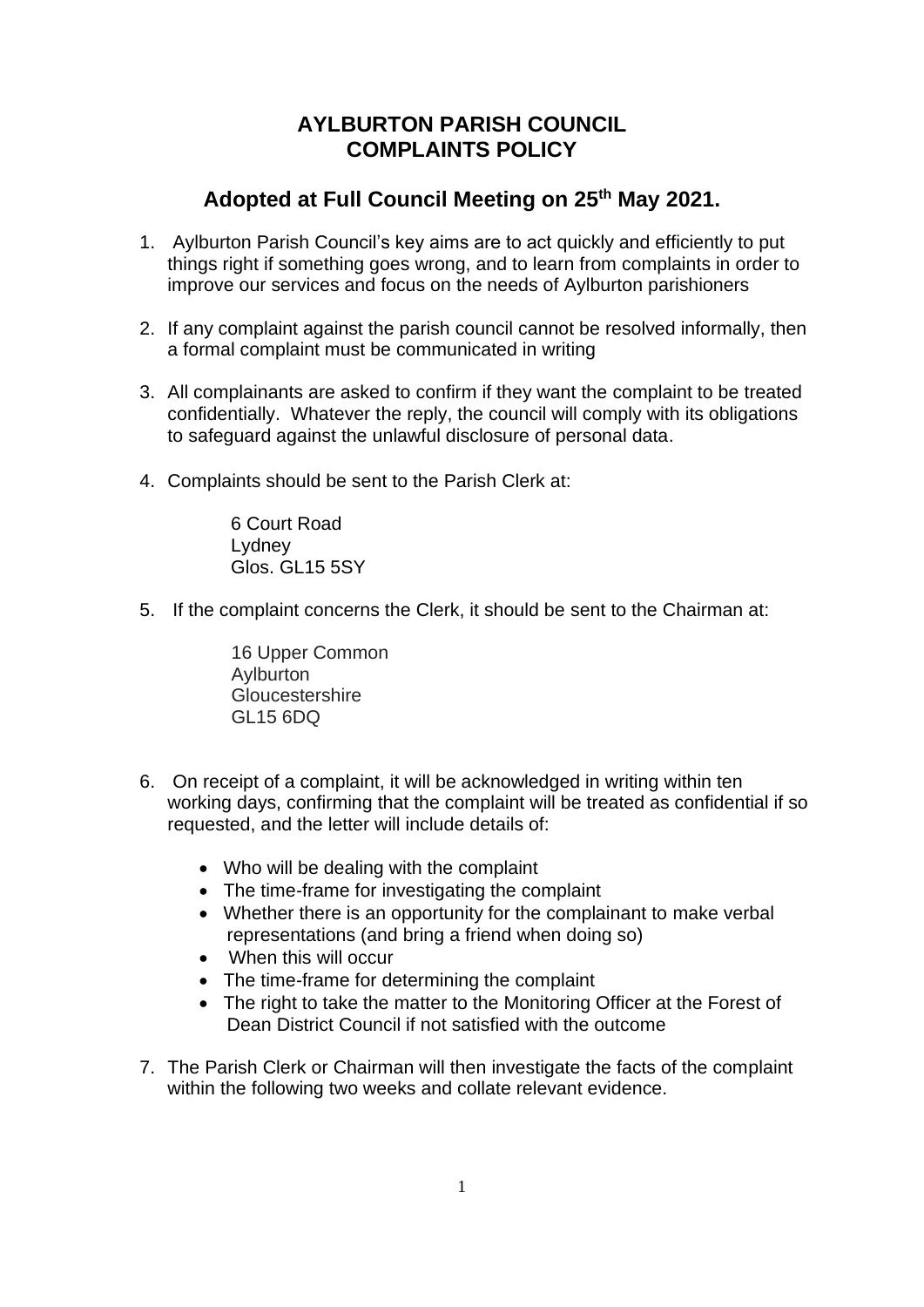- 8. If it is considered appropriate that the complainant be invited to a meeting, then at least two weeks' notice will be given, and at least three days before the meeting:
	- The complainant shall provide any new information or other evidence relevant to the complaint and
	- The Parish Clerk or Chairman shall provide the complainant with any new information or evidence relevant to the complaint.
- 9. At the meeting, the Parish Clerk or Chairman (as appropriate) will explain how the meeting will proceed. The complainant will be asked to outline the grounds for complaint and, thereafter, questions may be asked by the Clerk or Chairman. In return, the Clerk or Chairman will explain the parish council's position and questions may be asked by the complainant. The parish council and then the complainant will be given the opportunity to summarise their respective positions, and the complainant will then be advised when a decision about the complaint is likely to be made and when it is likely to be communicated to them.
- 10.Details of the meeting and the complaint will then be reviewed at the next full parish council meeting in private session to confirm the outcome. Within five working days the parish council will then write to the complainant to confirm whether or not it has upheld the complaint, giving the reasons for its decision together with details of any action to be taken by the council if appropriate
- 11. There are some things that the parish council will not treat as a complaint because there are other more appropriate ways to deal with them. These would include:
	- A difference of opinion, including policy disagreements. People may sometimes disagree with a council policy, or with a decision the parish council has made, but unless this has been done wrongly then it is not a complaint.
	- A difference of legal interpretation or matters subject to legal action, because these can only be resolved through the legal system.
	- Anonymous complaints. These will be referred to the Parish Clerk to decide whether to investigate or take other action.
	- Insurance claims relating to alleged injury or damage. These will be referred to the Parish Clerk.
- 12. Some complaints are outside the scope of this policy, including:
	- Complaints by organisations with whom the parish council have a commercial agreement to provide goods or services. These are covered under the relevant contract or service level agreement.